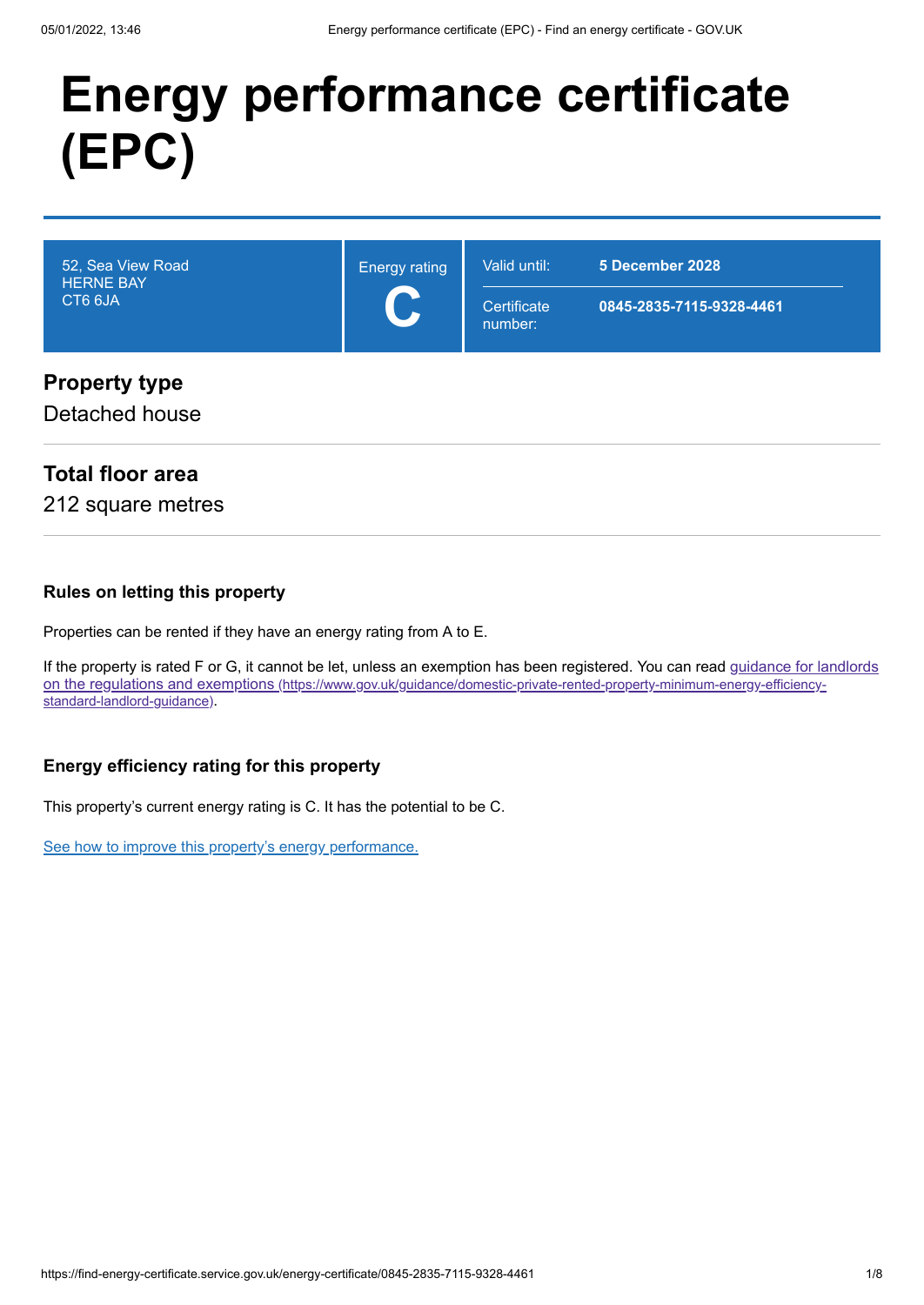| <b>Score</b> | <b>Energy rating</b> |   | <b>Current</b> | <b>Potential</b> |
|--------------|----------------------|---|----------------|------------------|
| $92 +$       |                      |   |                |                  |
| 81-91        | Β                    |   |                |                  |
| 69-80        | $\mathbf C$          |   | 71   C         | 80   C           |
| 55-68        | ID.                  |   |                |                  |
| 39-54        | Е                    |   |                |                  |
| $21 - 38$    |                      | F |                |                  |
| $1 - 20$     |                      |   |                |                  |

The graph shows this property's current and potential energy efficiency.

Properties are given a rating from A (most efficient) to G (least efficient).

Properties are also given a score. The higher the number the lower your fuel bills are likely to be.

For properties in England and Wales:

- the average energy rating is D
- the average energy score is 60

#### **Breakdown of property's energy performance**

This section shows the energy performance for features of this property. The assessment does not consider the condition of a feature and how well it is working.

Each feature is assessed as one of the following:

- very good (most efficient)
- good
- average
- poor
- very poor (least efficient)

When the description says "assumed", it means that the feature could not be inspected and an assumption has been made based on the property's age and type.

| <b>Feature</b> | <b>Description</b>                             | Rating    |
|----------------|------------------------------------------------|-----------|
| Wall           | Cavity wall, as built, no insulation (assumed) | Poor      |
| Wall           | Cavity wall, as built, insulated (assumed)     | Very good |
| Roof           | Pitched, no insulation (assumed)               | Very poor |

https://find-energy-certificate.service.gov.uk/energy-certificate/0845-2835-7115-9328-4461 2/8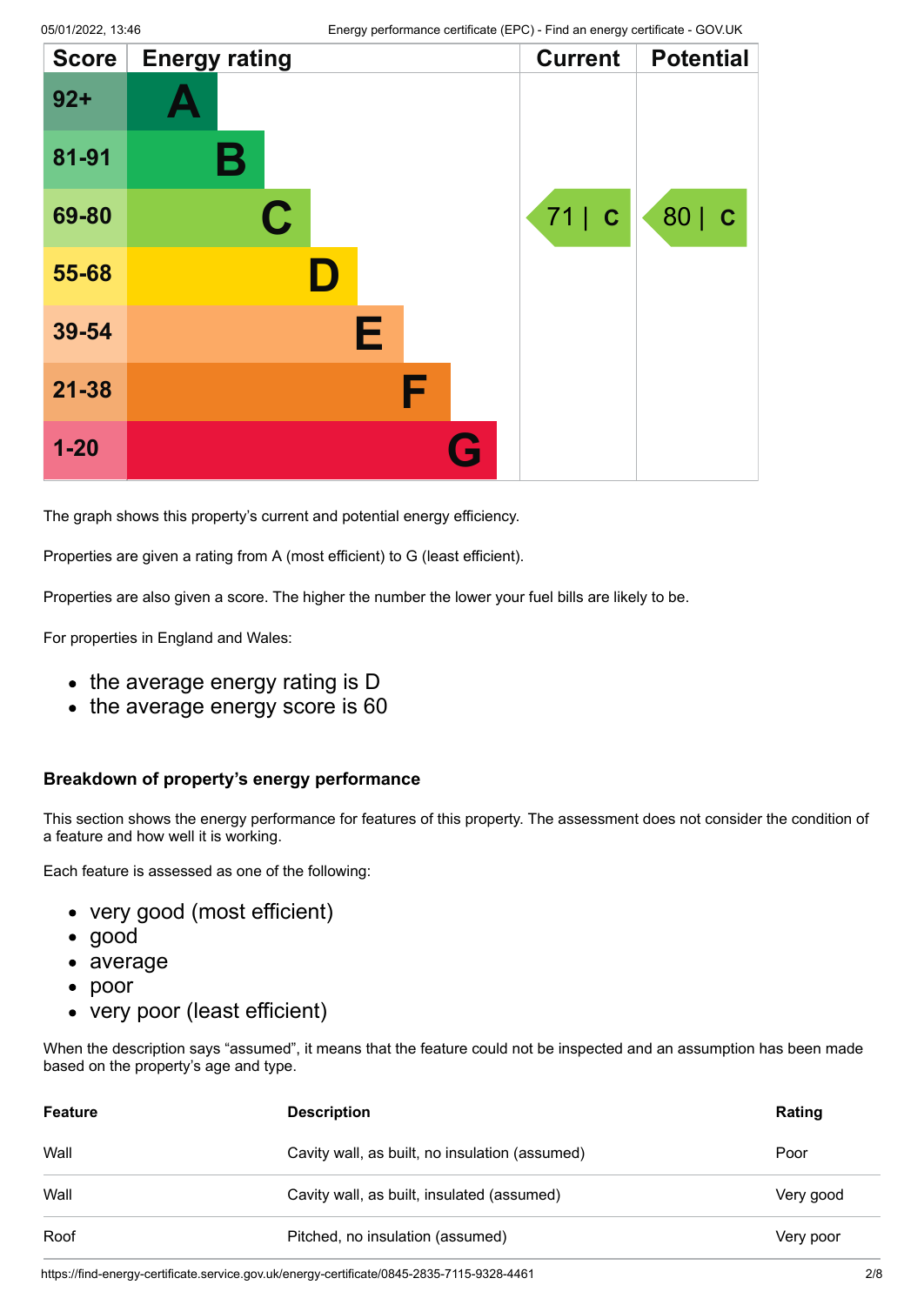05/01/2022, 13:46 Energy performance certificate (EPC) - Find an energy certificate - GOV.UK

| <b>Feature</b>       | <b>Description</b>                          | Rating    |
|----------------------|---------------------------------------------|-----------|
| Roof                 | Flat, insulated (assumed)                   | Good      |
| Roof                 | Roof room(s), insulated (assumed)           | Very good |
| Window               | Fully double glazed                         | Good      |
| Main heating         | Boiler and radiators, mains gas             | Good      |
| Main heating control | Programmer, room thermostat and TRVs        | Good      |
| Hot water            | From main system                            | Good      |
| Lighting             | Low energy lighting in 58% of fixed outlets | Good      |
| Floor                | Solid, no insulation (assumed)              | N/A       |
| Floor                | Solid, insulated (assumed)                  | N/A       |
| Secondary heating    | None                                        | N/A       |

# **Primary energy use**

The primary energy use for this property per year is 162 kilowatt hours per square metre (kWh/m2).

What is primary energy use?

# **Additional information**

Additional information about this property:

Cavity fill is recommended

#### **Environmental impact of this property**

This property's current environmental impact rating is D. It has the potential to be C.

Properties are rated in a scale from A to G based on how much carbon dioxide (CO2) they produce.

Properties with an A rating produce less CO2 than G rated properties.

# **An average household produces**

6 tonnes of CO2

## **This property produces**

6.1 tonnes of CO2

# **This property's potential production**

# 4.0 tonnes of CO2

By making the [recommended changes](#page-4-0), you could reduce this property's CO2 emissions by 2.1 tonnes per year. This will help to protect the environment.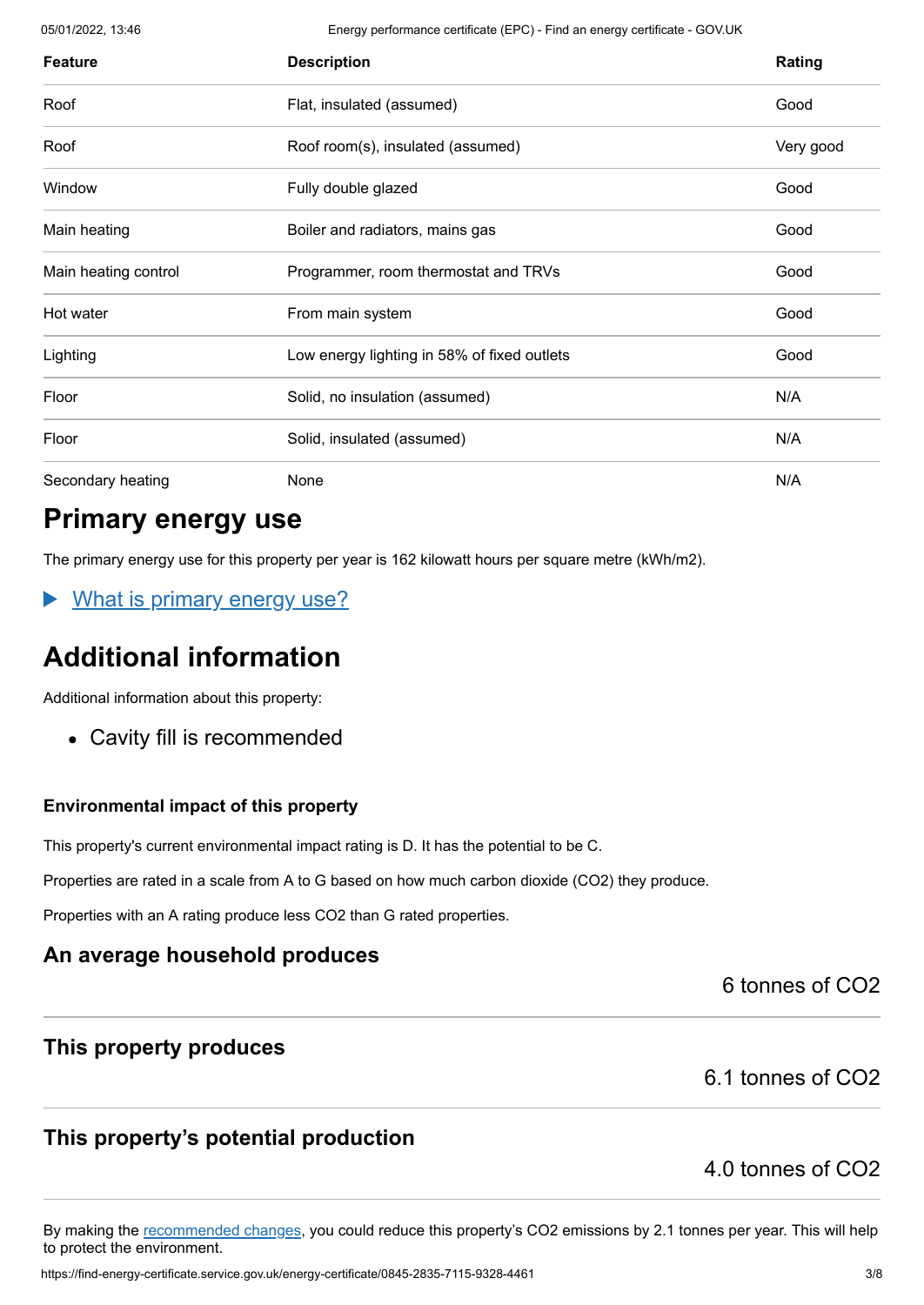05/01/2022, 13:46 Energy performance certificate (EPC) - Find an energy certificate - GOV.UK

Environmental impact ratings are based on assumptions about average occupancy and energy use. They may not reflect how energy is consumed by the people living at the property.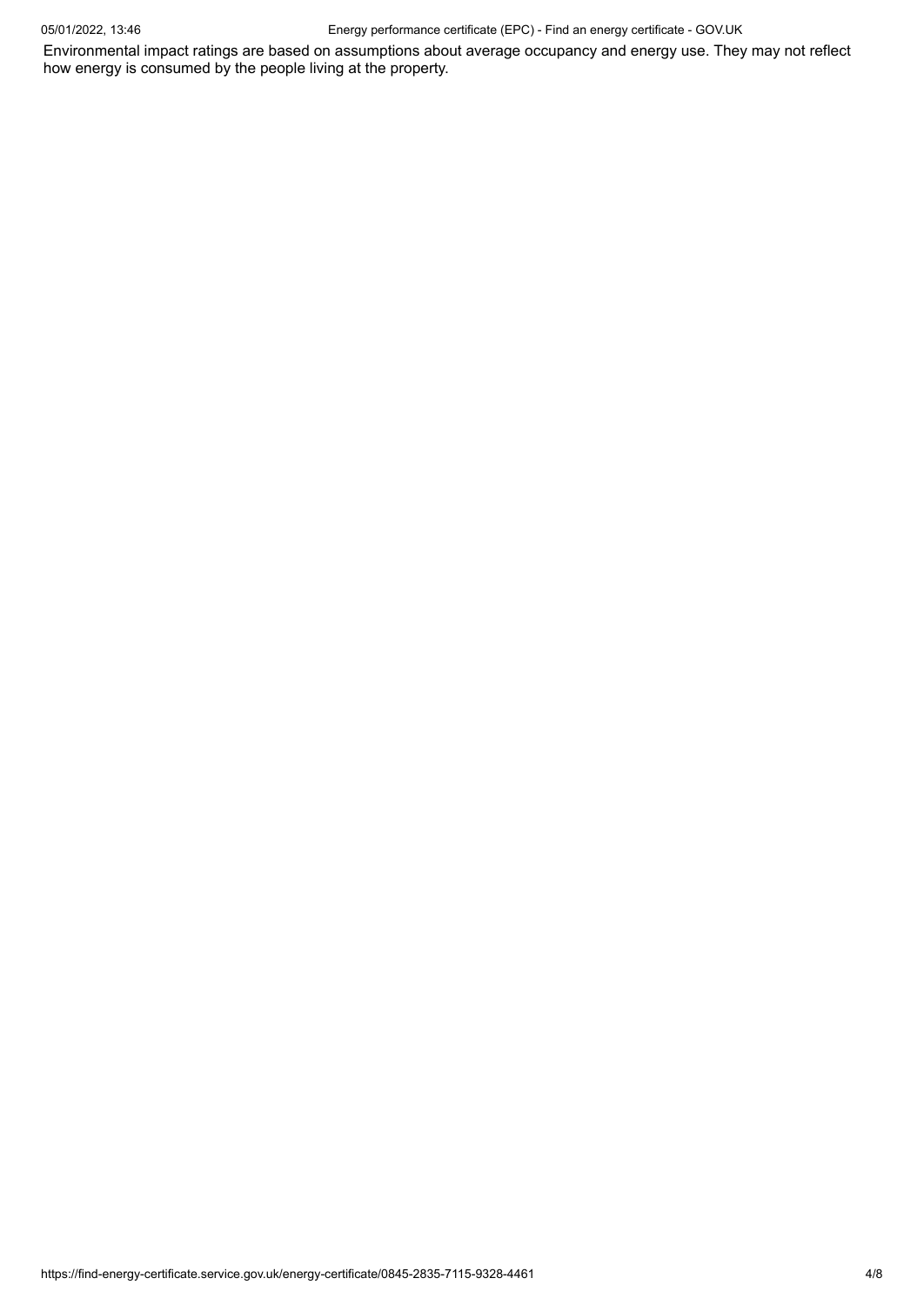#### <span id="page-4-0"></span>**How to improve this property's energy performance**

Making any of the recommended changes will improve this property's energy efficiency.

If you make all of the recommended changes, this will improve the property's energy rating and score from C (71) to C (80).

What is an energy rating?

# **Recommendation 1: Cavity wall insulation**

Cavity wall insulation

#### **Typical installation cost**

# **Typical yearly saving**

**Potential rating after carrying out recommendation 1**

| <b>Recommendation 2: Low energy lighting</b> |  |
|----------------------------------------------|--|
|----------------------------------------------|--|

Low energy lighting

**Typical installation cost**

**Typical yearly saving**

#### **Potential rating after carrying out recommendations 1 and 2**

|  | <b>Recommendation 3: Solar water heating</b> |
|--|----------------------------------------------|
|  |                                              |

Solar water heating

## **Typical installation cost**

£4,000 - £6,000

# **Typical yearly saving**

| <b>Potential energy</b><br>rating |  |
|-----------------------------------|--|
|                                   |  |
| £500 - £1,500                     |  |

£110

73 | C

£65

£38

74 | C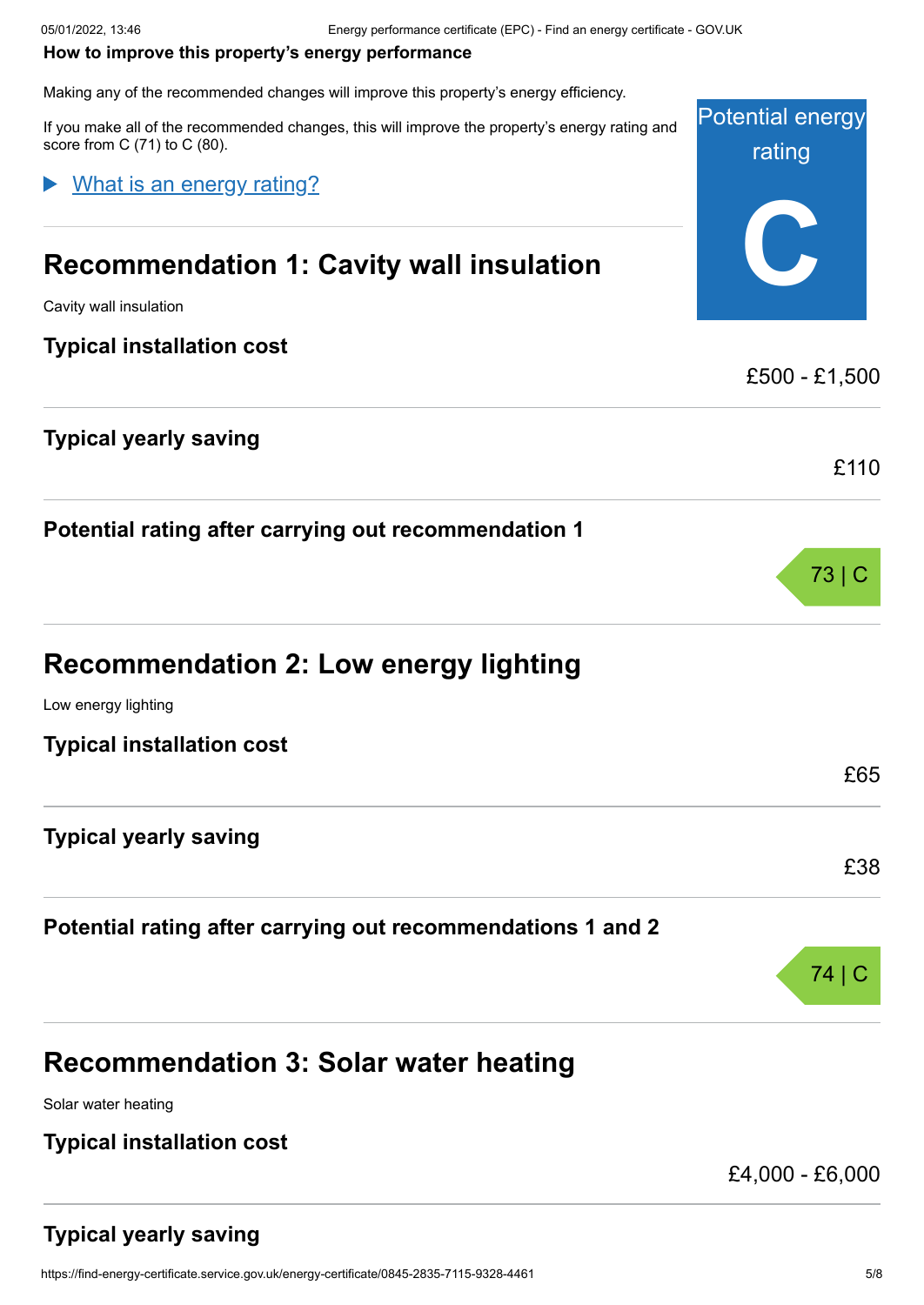# **Potential rating after carrying out recommendations 1 to 3** 75 | C **Recommendation 4: Solar photovoltaic panels, 2.5 kWp** Solar photovoltaic panels **Typical installation cost** £5,000 - £8,000 **Typical yearly saving** £325 **Potential rating after carrying out recommendations 1 to 4** 80 | C **Paying for energy improvements** [Find energy grants and ways to save energy in your home.](https://www.gov.uk/improve-energy-efficiency) (https://www.gov.uk/improve-energy-efficiency) **Estimated energy use and potential savings Estimated yearly energy cost for this property** £1268 **Potential saving** £197

The estimated cost shows how much the average household would spend in this property for heating, lighting and hot water. It is not based on how energy is used by the people living at the property.

The estimated saving is based on making all of the recommendations in [how to improve this property's energy performance.](#page-4-0)

For advice on how to reduce your energy bills visit Simple Energy Advice [\(https://www.simpleenergyadvice.org.uk/\)](https://www.simpleenergyadvice.org.uk/).

# **Heating use in this property**

Heating a property usually makes up the majority of energy costs.

# **Estimated energy used to heat this property**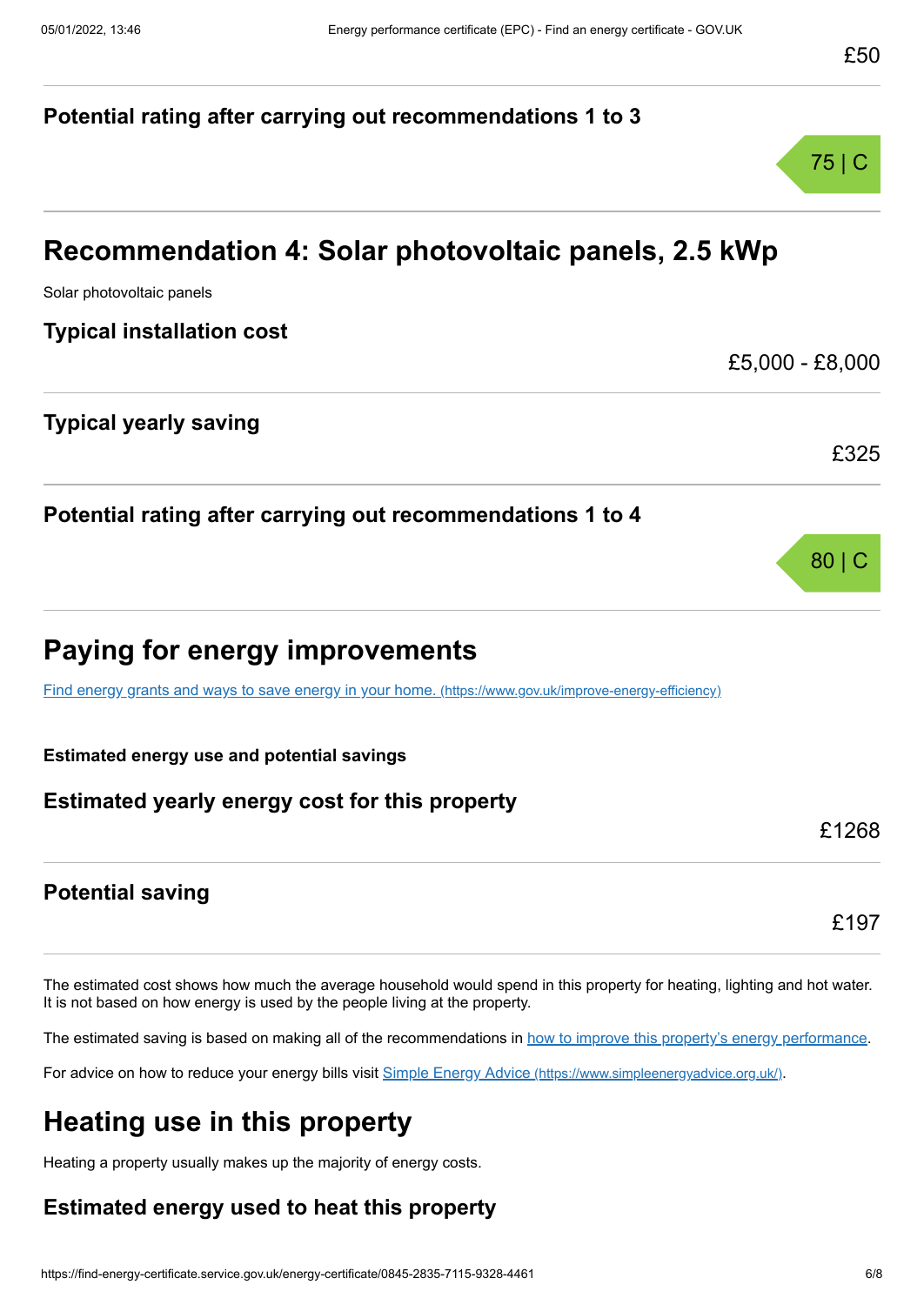# **Space heating**

#### 19962 kWh per year

## **Water heating**

#### 3010 kWh per year

## **Potential energy savings by installing insulation**

| <b>Type of insulation</b>     | Amount of energy saved |
|-------------------------------|------------------------|
| Loft insulation               | 2312 kWh per year      |
| <b>Cavity wall insulation</b> | 2645 kWh per year      |

You might be able to receive Renewable Heat Incentive payments [\(https://www.gov.uk/domestic-renewable-heat-incentive\)](https://www.gov.uk/domestic-renewable-heat-incentive). This will help to reduce carbon emissions by replacing your existing heating system with one that generates renewable heat. The estimated energy required for space and water heating will form the basis of the payments.

#### **Contacting the assessor and accreditation scheme**

This EPC was created by a qualified energy assessor.

If you are unhappy about your property's energy assessment or certificate, you can complain to the assessor directly.

If you are still unhappy after contacting the assessor, you should contact the assessor's accreditation scheme.

Accreditation schemes are appointed by the government to ensure that assessors are qualified to carry out EPC assessments.

# **Assessor contact details**

#### **Assessor's name**

Adrian Bodkin

#### **Telephone**

01227 368968

#### **Email**

[adrian.bodkin@sky.com](mailto:adrian.bodkin@sky.com)

# **Accreditation scheme contact details**

#### **Accreditation scheme**

Elmhurst Energy Systems Ltd

## **Assessor ID**

EES/004982